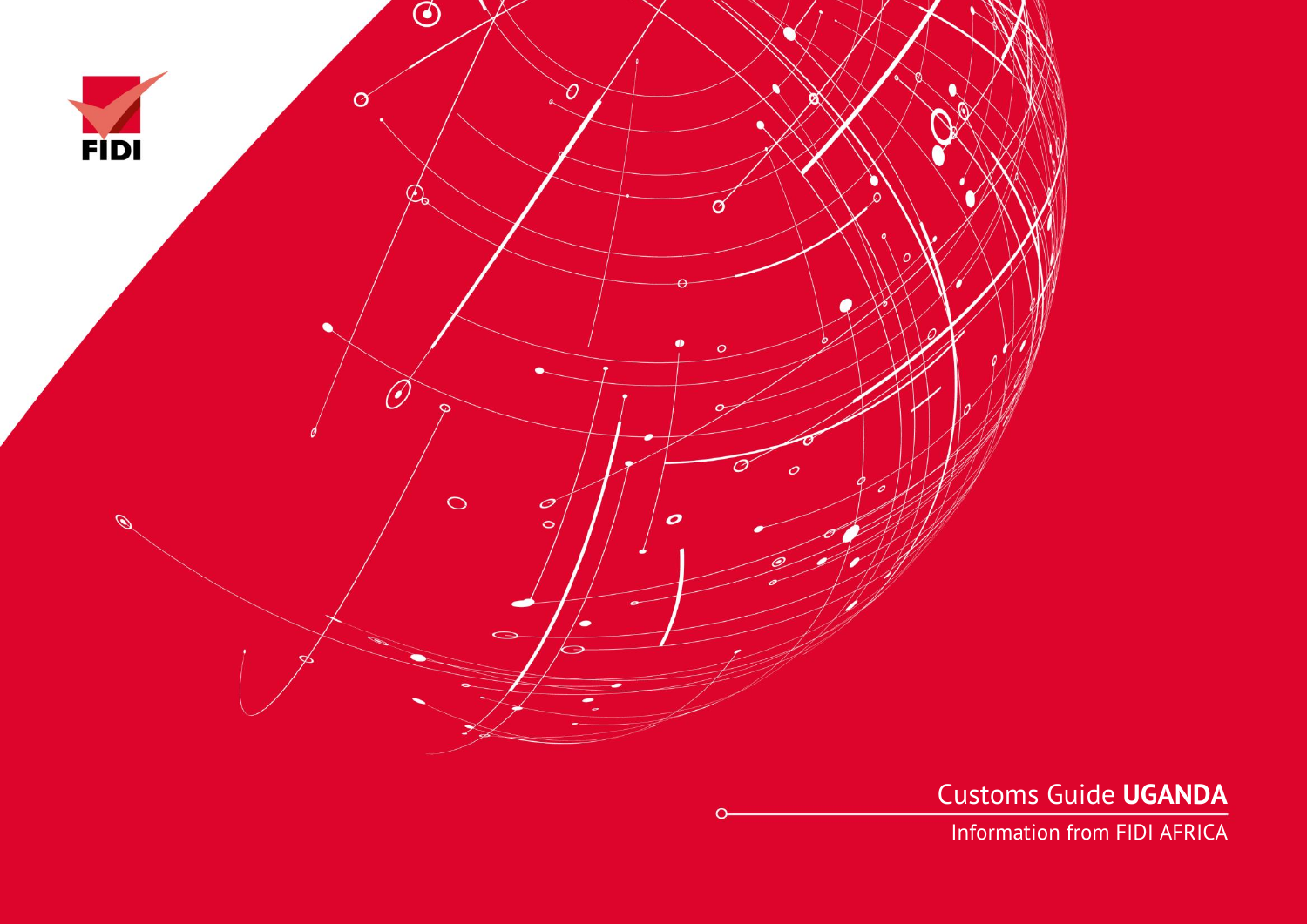## **Customs guide** UGANDA

## **The global quality standard for international moving.**

The FAIM label is your global assurance for a smooth, safe and comprehensive relocation process.





| <b>GOODS</b>                     | <b>DOCUMENTS REQUIRED</b>                                                                                                                                                                                                                                                                                                                                                                                                                                                                            | <b>CUSTOMS PRESCRIPTIONS</b>                                           | <b>REMARKS</b> |
|----------------------------------|------------------------------------------------------------------------------------------------------------------------------------------------------------------------------------------------------------------------------------------------------------------------------------------------------------------------------------------------------------------------------------------------------------------------------------------------------------------------------------------------------|------------------------------------------------------------------------|----------------|
| <b>Returning Resident</b>        | Packing lists in English.<br>п.<br>Original valid passport.<br>• TIN (tax identification number).<br>• Invoice for all new items.<br>• Letter from former employer confirming end<br>of contract.<br>• 2 x original Bill of lading (or express release)<br>/ AWB.<br>• Valued inventory in English dated and<br>signed by the shipper.<br>Shippers' original passport (with entry<br>m.<br>stamp).<br>• Valid TIN (tax identification number).                                                       | Non-diplomatic goods are subject to 100%<br>inspection / verification. |                |
| <b>Expatriate (non-diplomat)</b> | Packing lists in English.<br>Original valid passport.<br>×<br>TIN (tax identification number).<br>• Work permit.<br>Copy of employment contract.<br>a.<br>• Invoice for all new items.<br>2 x original Bill of lading (or express release)<br>/ AWB.<br>• Inventory in English dated and signed by the<br>shipper.<br>Shippers' original passport (with entry<br>stamp)<br>• Introduction letter from the employer.<br>• Letter from the shipper requesting for<br>permission to use employer's TIN. | Non-diplomatic goods are subject to 100%<br>inspection / verification. |                |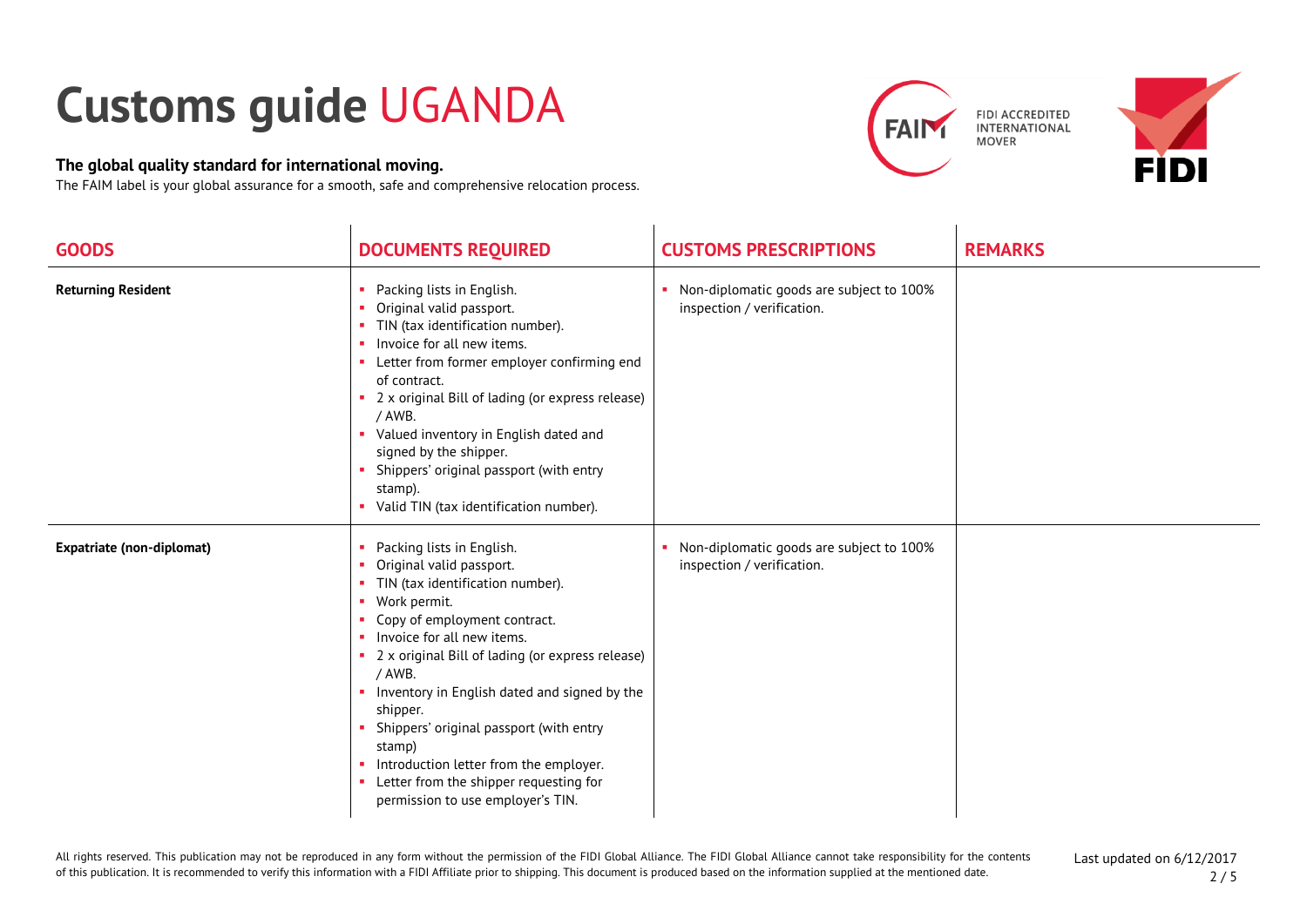| <b>GOODS</b>               | <b>DOCUMENTS REQUIRED</b>                                                                                                          | <b>CUSTOMS PRESCRIPTIONS</b>                                                                                                                                                                                                                                                                                                                                                                                                                                                                                                                                                                                                                                                                                                                                                                                                                                                                    | <b>REMARKS</b>                                                                                                                                                                                                                                                                                                                                                                                                                                                                                                                                                                                                                                                                                                                                                                               |
|----------------------------|------------------------------------------------------------------------------------------------------------------------------------|-------------------------------------------------------------------------------------------------------------------------------------------------------------------------------------------------------------------------------------------------------------------------------------------------------------------------------------------------------------------------------------------------------------------------------------------------------------------------------------------------------------------------------------------------------------------------------------------------------------------------------------------------------------------------------------------------------------------------------------------------------------------------------------------------------------------------------------------------------------------------------------------------|----------------------------------------------------------------------------------------------------------------------------------------------------------------------------------------------------------------------------------------------------------------------------------------------------------------------------------------------------------------------------------------------------------------------------------------------------------------------------------------------------------------------------------------------------------------------------------------------------------------------------------------------------------------------------------------------------------------------------------------------------------------------------------------------|
| <b>Diplomat</b>            | Packing lists in English.<br>Passport copy.<br>Exemption letter-MFA.<br>2 x original Bill of lading (or express release)<br>/ AWB. | In order to process the exemption for<br>diplomatic shipments by road, a road<br>consignment note and packing list will be<br>required.<br>The shipper must be present at arrival of the<br>shipment and must be in possession of his<br>work permit in case of non-diplomats.<br>Documents are to be express mailed 30 days<br>before arrival of the shipment, in order for<br>the shipper's employer to apply for the duty<br>exemption.<br>Diplomats can import alcohol free of duties.<br>We recommend consulting your local<br>embassy on the allowed quantities prior to<br>shipping.                                                                                                                                                                                                                                                                                                     | • Inventory in English dated and signed by the<br>shipper.<br>• For all first arrivals by air, the destination<br>agent will need shippers' original passport<br>(with entry stamp) and an introduction letter<br>from the employer and a letter from the<br>shipper requesting for permission to use<br>employer's TIN.                                                                                                                                                                                                                                                                                                                                                                                                                                                                     |
| <b>General information</b> |                                                                                                                                    | Consumables are not considered as used<br>personal effects and are subjected to duties<br>& taxes.<br>Non-diplomatic shippers will have to pay<br>duties and taxes on all new items (Import<br>duty 25% CIF + VAT 18% of CIF and import<br>duty - 6% withholding tax on CIF) and<br>alcohol (wine 70% - spirits 60% - beer 30%<br>on top of CIF + Import duties + VAT).<br>All imports should arrive in the country after<br>the importer has acquired a work permit<br>from the immigration. Customs allows you<br>three months in which to import your used<br>personal effects duty free and there after<br>duties will be paid in full.<br>If a container is not on a Through Bill of<br>Lading (TBL), we will need two original Bills<br>of lading 15 days prior to arrival of the<br>Vessel in Mombasa. Otherwise, port storage<br>charges will accrue and will be charged to<br>shipper. | Sea and road freight shipments are cleared<br>under the Single customs Territory (STC) in<br>Mombasa port and clearance and transit to<br>Kampala can take up to 3 week.<br>Customs clearance in Kampala can now take<br>$\mathcal{L}_{\rm{max}}$<br>5-6 days for diplomatic shipments and 7-14<br>days for non-diplomatic shipments.<br>Clients must appoint agents online for<br>$\mathcal{L}_{\rm{max}}$<br>clearance in Mombasa port, at the border<br>and when shipment arrives in Kampala.<br>Same applied to airfreight shipments.<br>Clients who do not have diplomatic status<br>$\mathbf{H}$ .<br>must go to customs for an interview. This is<br>applicable to all modes of transport.<br>• Your company TIN is required to clear<br>diplomatic and expats air freight shipments. |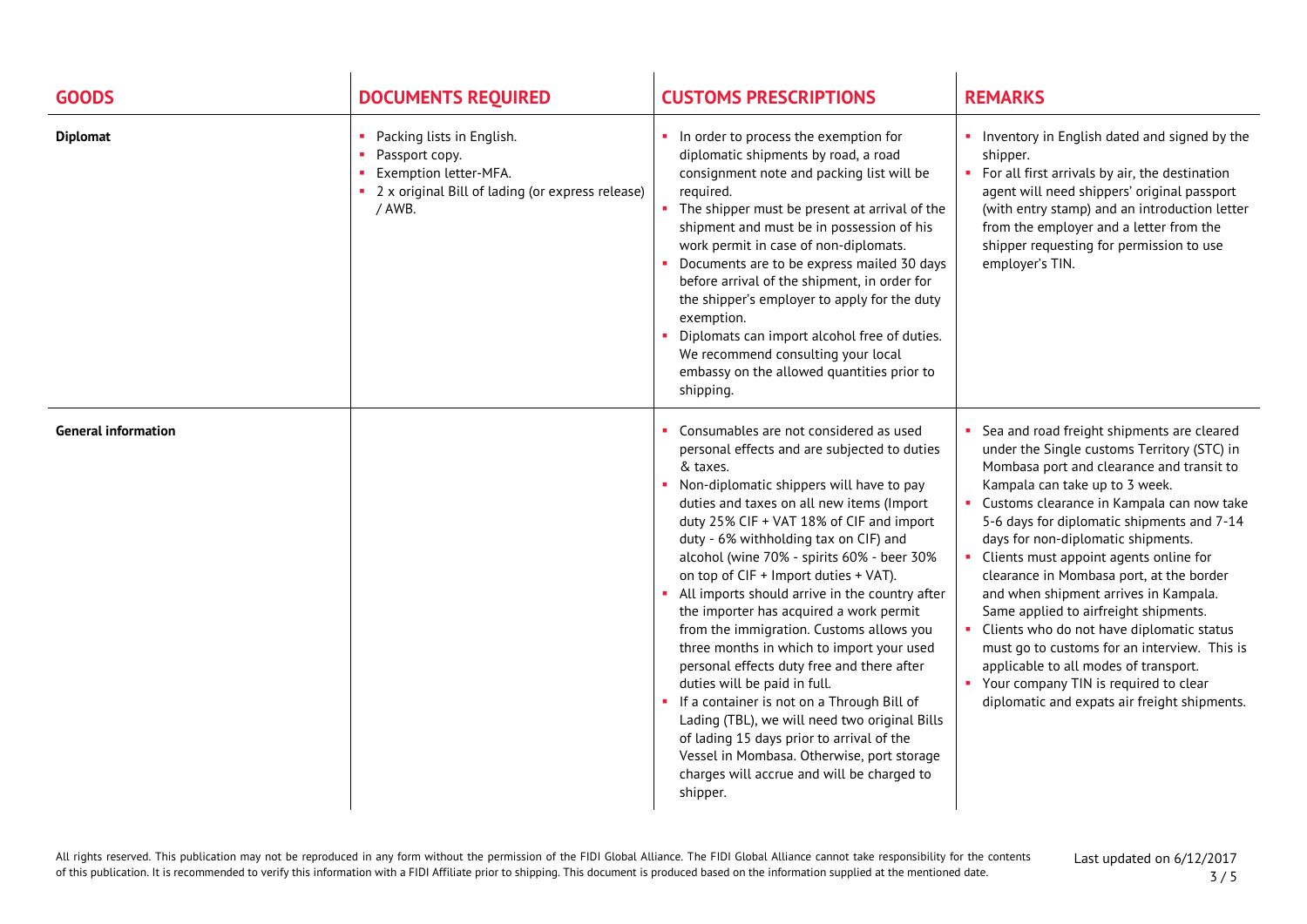| <b>GOODS</b>                              | <b>DOCUMENTS REQUIRED</b>                                                                                                                                                                                                                                                                                                               | <b>CUSTOMS PRESCRIPTIONS</b>                                             | <b>REMARKS</b>                                                                                                                                                |
|-------------------------------------------|-----------------------------------------------------------------------------------------------------------------------------------------------------------------------------------------------------------------------------------------------------------------------------------------------------------------------------------------|--------------------------------------------------------------------------|---------------------------------------------------------------------------------------------------------------------------------------------------------------|
| <b>Prohibited Items</b>                   |                                                                                                                                                                                                                                                                                                                                         | • Toy guns.<br>$\blacksquare$ Guns.<br>Oil.<br>Petroleum products.       | Subject to (110 +25+6) % duties and taxes.                                                                                                                    |
| Motor Vehicles (Motorcycle, Motor boats ) | Original logbook or Registration certificate<br>or cancellation.<br>De-registration certificate for used<br>cars/boats/motor cycles.<br>Original invoice for new cars/ boats/Motor<br>cycles.<br>2 original B/L.<br>Shipper's Uganda Tax Identification Number.<br>Interpol report confirming ownership.<br>Roadworthiness certificate. | Vehicles older than 8 years will be subject to<br>full duties and taxes. | Returning Ugandans and non-diplomats are<br>allowed only one car, which must be owned<br>more than 12 months to qualify for<br>exemption from duties / taxes. |